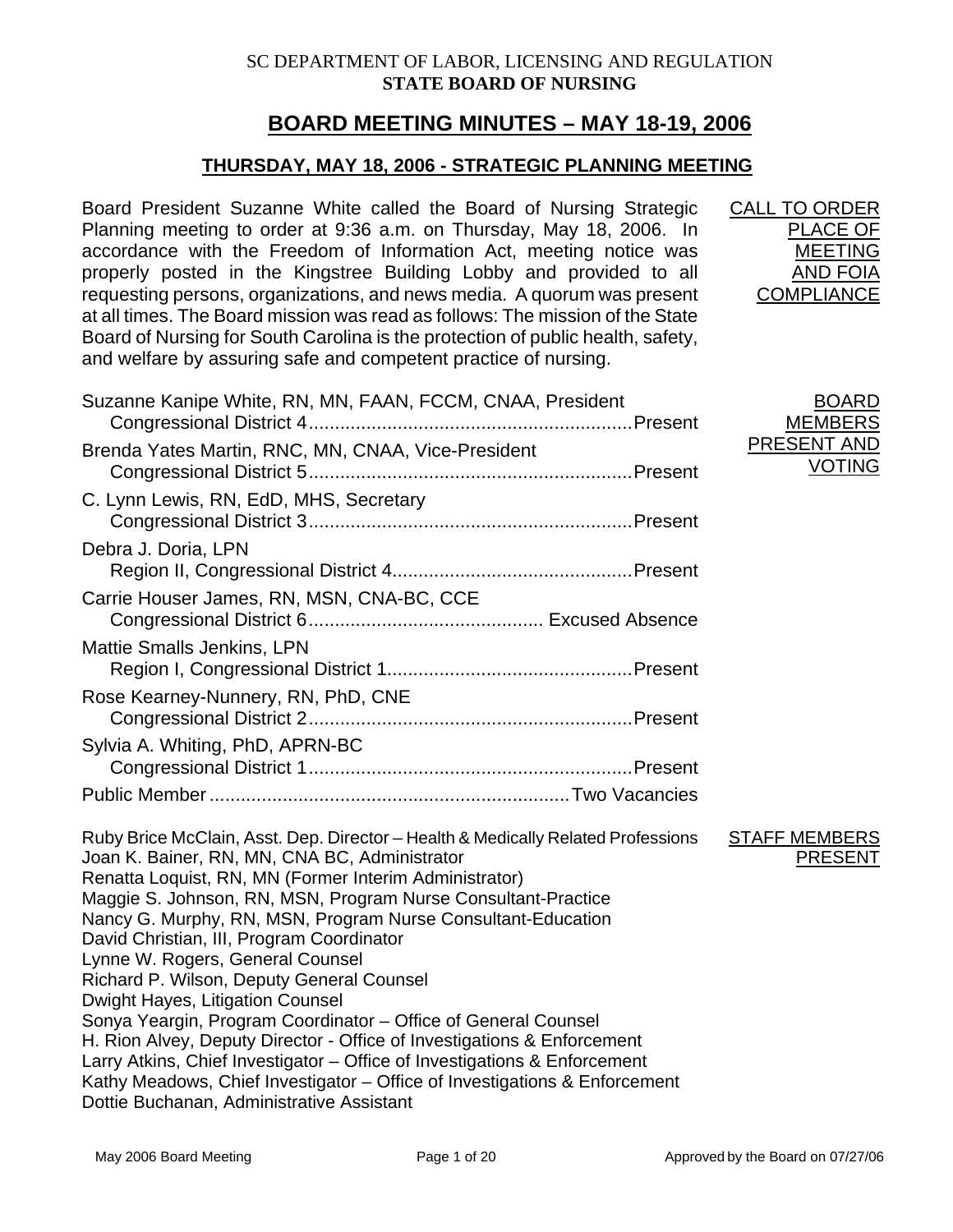The agenda for the May 28, 2006 Strategic Planning Meeting of the South Carolina Board of Nursing was presented for review and approval.

A motion was made to approve the Strategic Planning Meeting agenda as presented. The motion received a second. The motion carried unanimously.

Ms. Johnson presented information on proposed members for the Board's Nursing Practice and Standards Committee (NPSC) as well as the Advanced Practice Committee.

A motion was made to appoint Nydia Harter to represent Maternal/Child on the Nursing Practice and Standards Committee (NPSC). The motion received a second. The motion carried unanimously.

A motion was made to appoint Christopher E. Wienand as the second Certified Registered Nurse Anesthetist (CRNA) representative on the Advanced Practice Committee (APC). The motion received a second. The motion carried unanimously.

The request for amendment of a consent agreement will be heard at the regular Board Meeting on Friday, May 19, 2006. The licensee requesting the amendment will appear to respond to questions by the Board.

Ms. Bainer gave an overview of Nurse Licensure Compact Administrators (NLCA) policies regarding investigations and discipline.

Policy 5.1 Investigations

- The state receiving the complaint conducts the initial inquiry.
- The home or remote state may perform an investigation.
- The investigation must be posted on NURSYS if threat to public.

Policy 5.2 Discipline / Issuing Subpoenas in Another Party State

- Compact states have the authority to issue subpoenas.
- Subpoenas are to be issued within 10 business days of receipt of request in the state where the incident occurred.

Policy 5.3 Discipline /Multi-state Practice of Licensees Under Alternative agreements

- Licensees who are under disciplinary order/agreement cannot work in remote state without prior written agreement of both states.
- It is employer's responsibility to verify the licenses of their employees.
- The request for permission to practice in another state must include the order/agreement and employer acknowledgment.

Ms. Bainer and Ms. Johnson will be providing educational sessions for employers beginning in June and will include information on disciplined nurses.

APPROVAL OF AGENDA

MOTION

NPSC & APC APPROVAL

MOTION

MOTION

CONSENT AGREEMENT AMENDMENT

> **COMPACT** REVIEW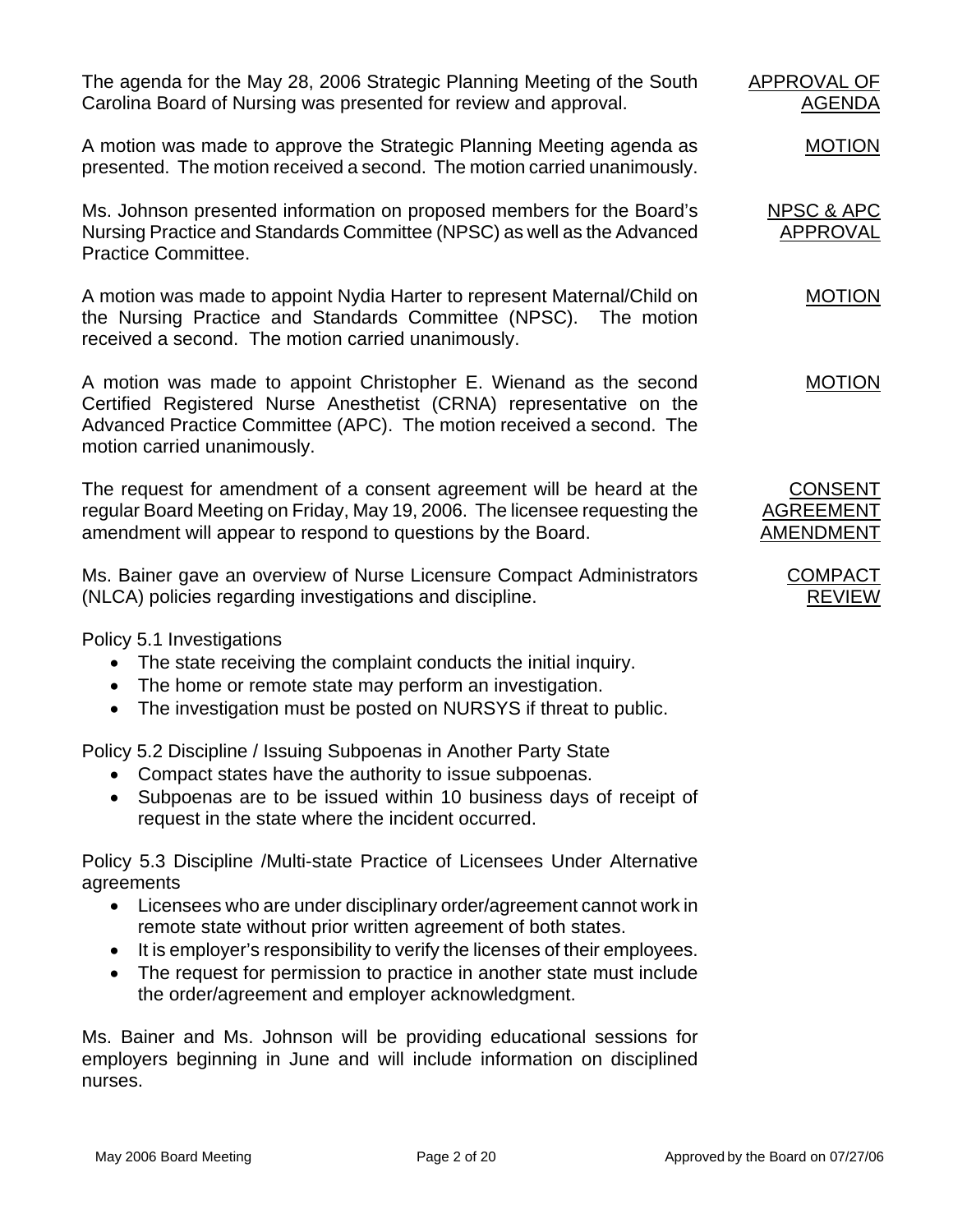The Board discussed the responsibilities of licensees and employers related to disciplinary orders/agreements. Orders have standard language requiring nurses to report the disciplinary action and requirements of that action to their employer(s). Nurses under disciplinary action are required to automatically return their old license in and will receive a license stating that it is valid in South Carolina only. Discipline is uploaded to NURSYS within 10 days. Public orders are posted on our web site where employers can verify the requirements. Temporary orders of suspension are not final orders and therefore are not posted on the web site. Changes to the Nurse Practice Act (Senate Bill 910) will allow South Carolina to accept nurses from other states with disciplinary restrictions.

The Board discussed the information that must be included in orders regarding not practicing in another state without prior approval. There was also discussion as to whether the Board wants all disciplined nurses from other states who are seeking the privilege to practice (PTP) in South Carolina to personally appear at the Board meeting. Other Compact states would have the right to request this of disciplined South Carolina nurses seeking PTP in their states. South Carolina participates in a monthly call with the North Carolina and Virginia Boards of Nursing to discuss disciplined nurses from these states who are practicing or seeking to practice in their state. There must be a written agreement with both states. The Board could allow the administrator to make some decisions knowing that staff would err on the side of caution and provide a report at each board meeting of any agreements that were entered into.

A motion was made for staff to develop criteria for decisions on requests for privilege to practice (PTP) in South Carolina by disciplined nurses from other states to include approval at staff level approval with a report as regular agenda item or brought to board for approval. The motion received a second. The motion carried unanimously.

Policy 5.4 Discipline - Monitoring Under Alternative Programs

- It is the nurse's responsibility to contact the remote state after obtaining permission to work in another party state. The nurse will adhere to all requirements of the order to include any reporting.
- The remote state will notify the home state of any additional restrictions placed on the nurse's privilege to practice.
- If a violation of the order occurs, that state shall immediately notify the other state and they will determine if the nurse may continue to practice.

Policy 5.5 Discipline - Factual Findings

- Upon request, factual findings in disciplinary cases will be shared among Compact states.
- Board disciplinary actions are reported to NURSYS within 10 business days.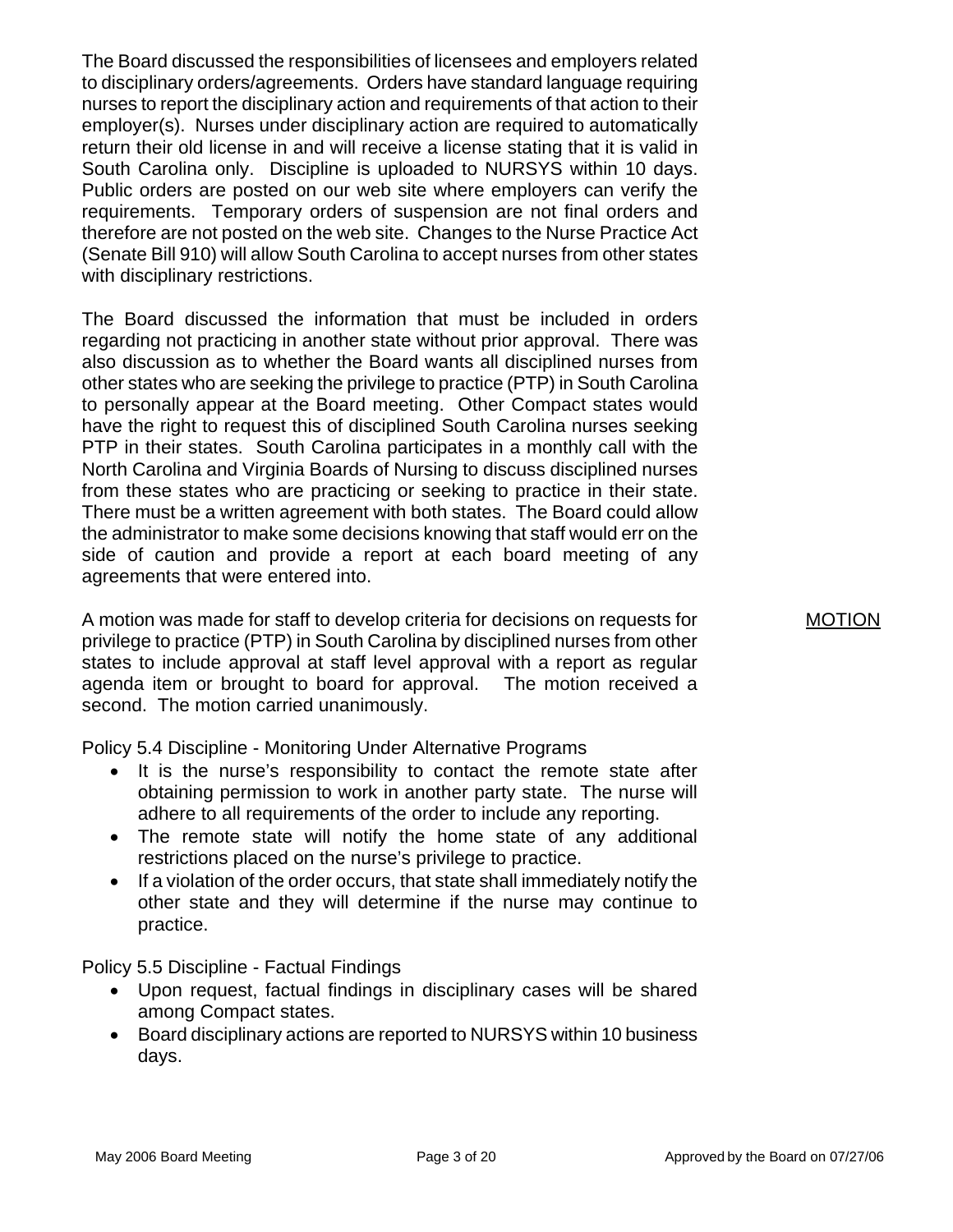NLCA Policy 5.6 Discipline – Significant Investigation Information

- Boards will post Notice of Investigation when they determine there is significant current investigative information.
- The notice can only be removed by the state that posted it and only after the board takes action or closes a case.

Actions in some states do not mean the same thing as actions in other states. For instance, in South Carolina, if your nursing license is revoked it is permanent. In some states, a nurse may request reinstatement after only a few years of revocation.

Discussion also included the difference in licensure and privilege to practice. Action can be taken on the privilege to practice in another state. Restrictions on privilege to practice would be recorded in NURSYS.

A motion was made to enter data into the Privilege to Practice field on NURSYS beginning on June 1, 2006. The motion received a second. The motion carried unanimously.

The Board discussed the need for standardization in disciplinary orders. Some orders have information on what the sanction would be if a licensee has been found to have or not have a substance abuse or addiction problem after their evaluation. Some orders only have one of the courses of action because an evaluation has already taken place and determined whether the licensee is addicted or has an abuse problem. It was noted that some licensees are not reporting their public orders to any of their employers and some are reporting only to the one employer who is providing the quarterly reports but not all other employers. Some nurses have reported having difficulty finding employment with the restrictions placed on their licenses. These restrictions are ordered for the protection of the public as well as the well being of the nurse.

A motion was made to include language for nurses to disclose all public orders/agreements with their employer or employers. The motion received a second. The motion carried unanimously.

Ms. Martin noted and Ms. White agreed that the Investigative Review Committee (IRC) has shown marked improvement in their recommendations over the years. The Board stated that they must give the IRC clear direction about what is required. A list of courses including but not limited to medication administration, ethics, and legal aspects that could be included in disciplinary actions should be included in the guidelines provided to the IRC.

The Board discussed information that they would like to see in the IRC minutes. It was noted that the minutes couldn't include a lot of details because it would possibly prejudice the Board. The Office of Investigations and Enforcement will look into what further information can be given on the report. Legal staff provides guidance on how to provide information but not prejudice the Board.

MOTION

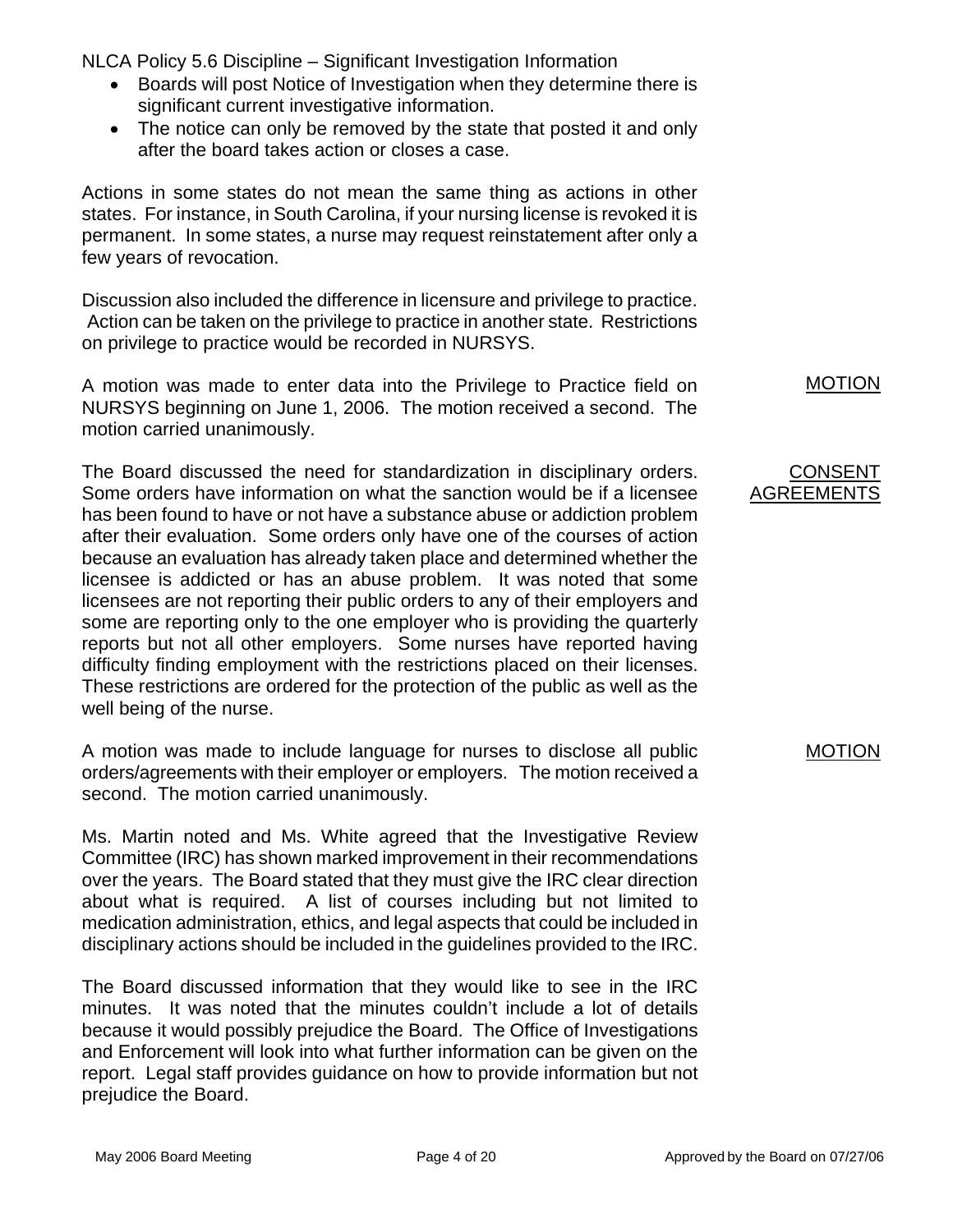The Board wanted to be assured that the IRC received enough information to properly dismiss a case because the evidence did not prove by a preponderance of the evidence that the Respondent violated the provisions of the Nurse Practice Act. It was explained that the IRC can and has asked that more investigation take place before they make a recommendation. Ms. Bainer is attending the IRC meetings since she came on board and will begin attending the staffing meeting held prior to the IRC meeting. The administrator can bring up questions on investigations during the meeting. Dr. Kearney-Nunnery said that the Board must provide the IRC with a detailed template and training. She also said that assurance that investigations are being performed thoroughly would provide confidence for everyone as disciplinary decisions are made. Mr. Alvey assured the Board that if an investigator does not perform their job properly it could become a personnel action.

Frank Sheheen, Program Manager for the Recovering Professionals Program (RPP) appeared before the Board to provide an overview of the program. Mr. Sheheen reported on personnel changes.

There are currently 299 nurses in RPP but 12 more nursing clients were added recently. Approximately 61% of RPP participants are nurses. It was noted that the Board of Nursing has more licensees than the other boards participating in the program. All boards will receive copies of the quarterly RPP reports, which include these types of information.

Mr. Sheheen reported that they are working on an outcome survey to show statistics on areas such as relapse and cause of relapse, positive drug screens, why some participants were successful while others were not, etc.

The RPP is only about six years old so they are just finishing our first groups through the five year program. Through much research, five years has proven to be more effective and has a lower relapse rate than programs with a shorter period of time. Participants cannot be released from monitoring until they complete the five-year program and the Board also releases them. If a participant relapses, the five years starts over. RPP participants have been non-compliant for a variety of reasons including positive drug screens, not attending meetings, etc. Participants often withdraw because they do not want to go through the program and will sometimes choose to work in areas other than nursing. The Board is notified of withdrawals and nurses who are non-compliant. Participants who move to another Compact state will be listed as a withdrawal. An example of "inappropriate" would be when an evaluation does not show dependency or abuse and the nurse may have diverted drugs for someone else. Cases that fall into this category are reported back to the Office of Investigations and Enforcement. Cases involving illegal substances are usually evaluated at least as an abuse.

Mr. Sheheen met with Mr. Christian regarding language that needs to be added to the RPP participant agreement to cover requirements of the

RECOVERING PROFESSIONALS PROGRAM (RPP)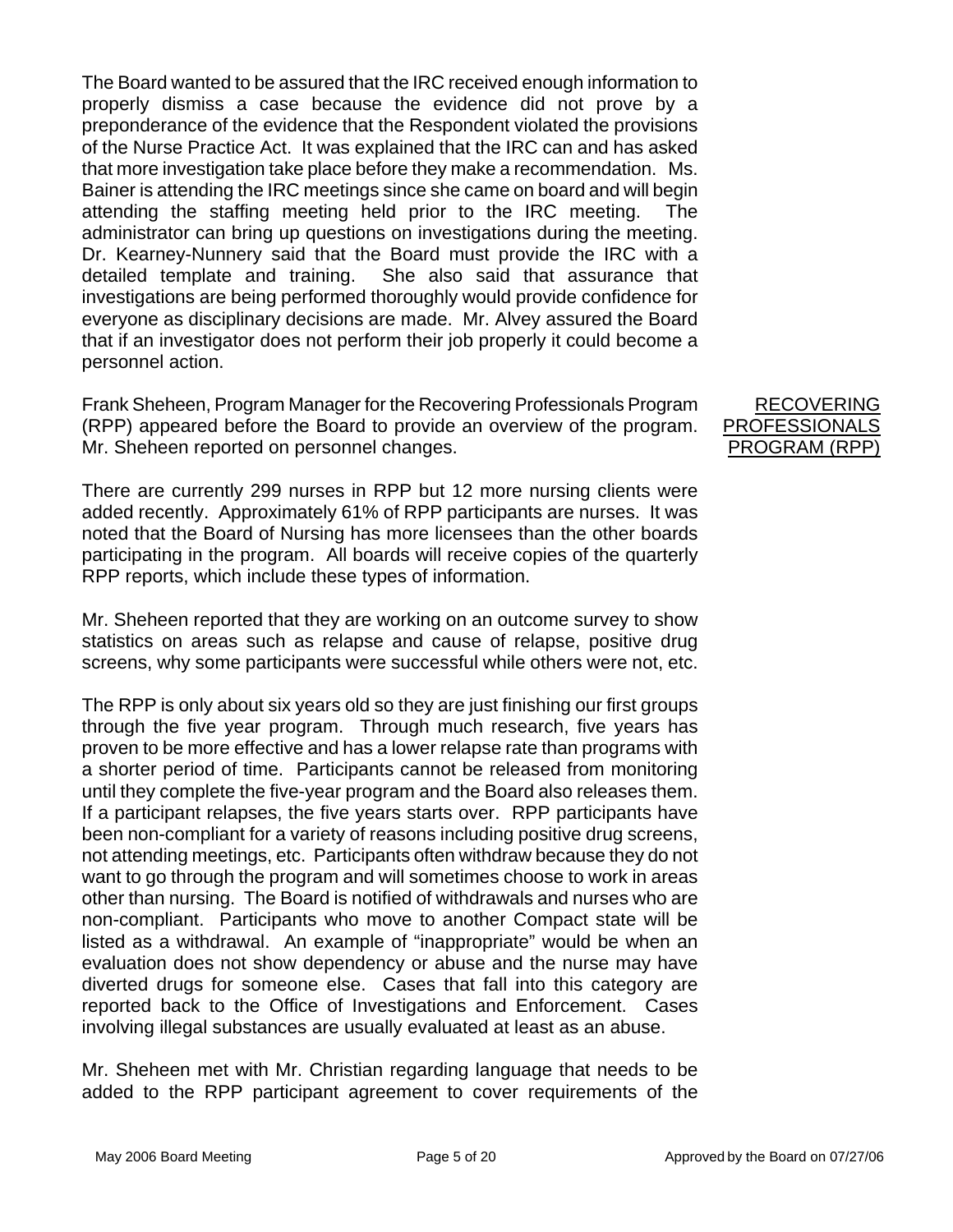Compact. Mr. Sheheen will meet with Mr. Wilson at a later date to discuss specific language to be included.

The Board discussed probation being concurrent with RPP timeframe but that other restrictions could be for a shorter time period. The required time for quarterly reporting and workplace monitoring will vary dependant upon the particular circumstances. Their license would remain Single State Only licenses as long as they are in the RPP.

A motion was made to require a five-year probationary period for licensees who are required to be in the Recovering Professionals Program (RPP) with the additional stipulation that the licensee can apply to stop the quarterly reports after not less than one year of compliance, but the rest of the order remains in effect. The motion received a second. The motion carried unanimously.

Stay of suspension orders come before the Disciplinary Review Committee (DRC) to comply with the Compact. Ms. Rogers expressed concern about the Board delegating decisions about a licensee to another group.

The Board discussed adding language to #7 on the RPP agreement allowing RPP to require on-site/on-shift registered nurse supervision, no home health, no agency for nurses in their program.

A motion was made to require a five-year probationary period for licensees who are required to be in the Recovering Professionals Program (RPP) with the additional stipulation that the licensee can to apply to stop the supervision requirement after not less than one year of compliance, but the rest of the order remains in effect. The motion received a second. The motion carried unanimously.

Staff asked what should be done when a nurse cannot meet requirements such as legal aspects workshop, refresher course, etc. within the timeframe but could finish in just two months. It was agreed that it would make a difference as to whether the nurse began prior to the required time, reasons why it had not been completed such as illness, etc.

A motion was made to authorize legal counsel in conjunction with the administrator to extend the timeframe to complete requirements of an order. The motion received a second. The motion carried unanimously.

Ms. Rogers provided the Board with a copy of the standard consent agreement with changes made from the last Board meeting. Language was added to require a report from an employer should a nurse end employment in less than a quarter. This will prevent disciplined nurses from changing employers in less than a quarter and the Board not receiving any type of report as to how the nurse is working. Nurses under discipline must notify the Board of any change in employment. It is very important that monitoring be followed closely. If a nurse is not compliant, they may need to be

MOTION

MOTION

MOTION

CONSENT AGREEMENTS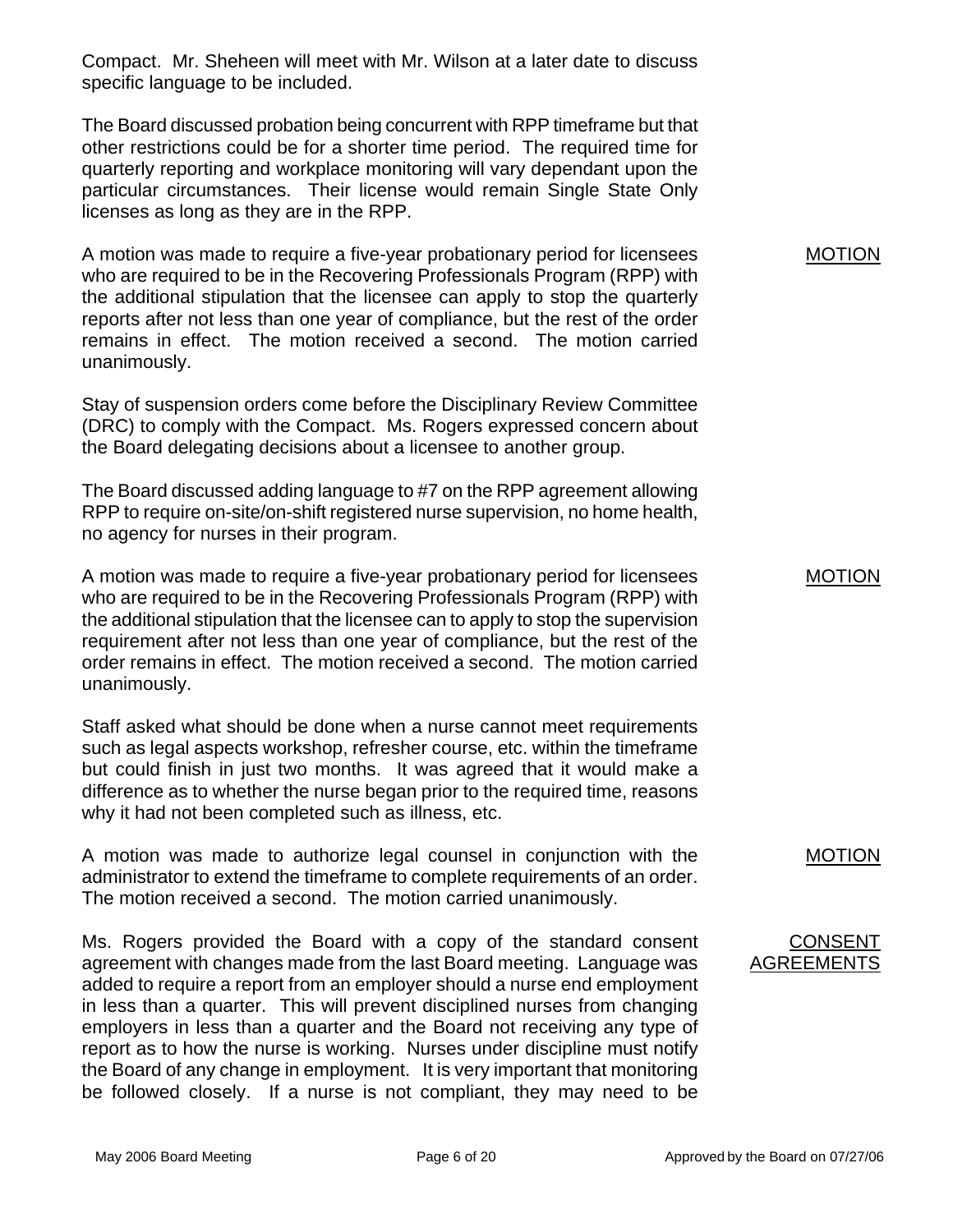temporarily suspended as stated in the order. Complete documentation must be provided to the Disciplinary Review Committee (DRC).

Mr. Christian stated that the monitoring area works in collaboration with the Office of General Counsel and is aware that a nurse will require monitoring prior to the Board President signing the consent agreement. He reported that he has met with the computer programming company for an update that will provide reports to include monitoring information. The DRC can recommend an extension, which could be approved by the Board through the DRC minutes. Ms. Rogers reminded everyone that we must make sure that the nurses are given due process according to the law and that they know they have a right to an attorney and to a hearing before a panel. Ms. McClain explained that a rule to show cause could be filed for a nurse not complying with an order. In the "notice to appear" letter, add language that they can request a hearing. At the hearing, they could have an attorney, court reporter, etc. It was noted that these cases should not be coming before the DRC until conditions of the order are met. Ms. Rogers explained that if the nurse is non-compliant, the case should be referred to the Office of Investigations and Enforcement for an investigation. The Board asked that a report be added to the consent agenda of each meeting providing the number of nurses who are currently being monitored, how many are compliant, how many are non-compliant, etc.

A motion was made that the Disciplinary Review Committee (DRC) will only see nurses who have complied with the conditions of their orders and that all non-compliant nurses will be referred to Office of Investigations and Enforcement for an investigation. The motion received a second. The motion carried unanimously.

Ms. Rogers stated that currently when a licensee is non-compliant with an order they receive a temporary order of suspension and then a new consent agreement. She suggested that if a licensee is non-compliant that they receive a temporary order of suspension, then prepare a memorandum of agreement and appear before the Board for a final order. If a licensee is suspended with an RPP requirement and then drops out of RPP that they must sign back up with RPP and again prepare a memorandum of agreement for a Board appearance. We need to be sure that RPP receives documentation to support compliance such as reports on attendance at peer groups.

## Disciplinary Sanctions Guidelines Template

The Board reviewed and discussed in detail sanctions for drug related violations section of the Disciplinary Sanctions Guidelines Template. Ms. Martin, Dr. Lewis, Ms. Bainer, Ms. Loquist and representatives from the Office of General Counsel and Office of Investigations and Enforcement will meet to complete the Disciplinary Sanctions Guidelines Template. Dr. Kearney-Nunnery will be available as a back up.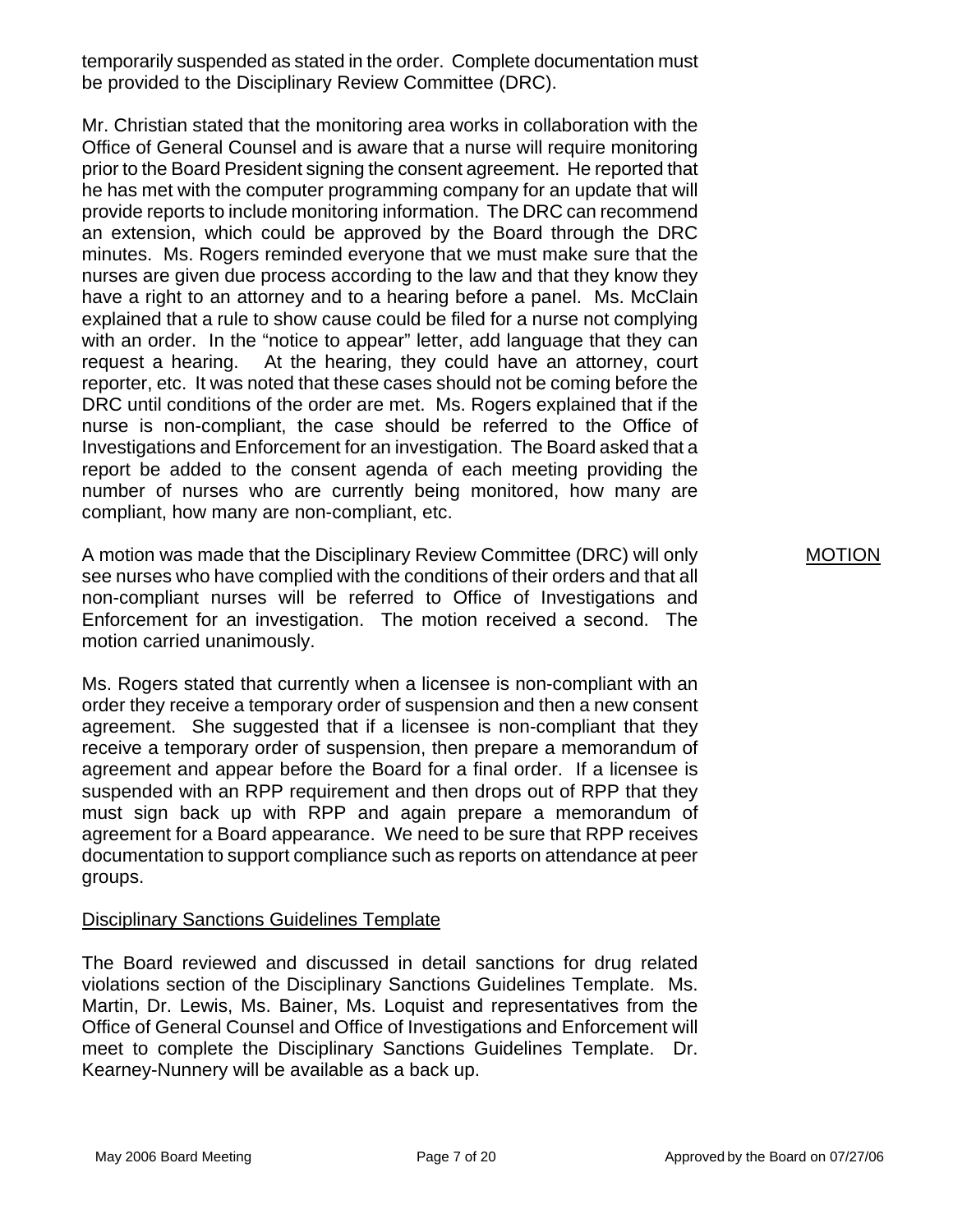A motion was made to adjourn the Strategic Planning Meeting at 5:35 p.m. The motion received a second. The motion carried unanimously.

CALL TO ORDER

PLACE OF MEETING AND FOIA **COMPLIANCE** 

BOARD **MEMBERS** PRESENT AND

VOTING

# **FRIDAY, MAY 19, 2006 - BOARD OF NURSING MEETING**

Board President Suzanne White called the regular Board of Nursing meeting to order at 8:36 a.m. on Friday, May 19, 2006. In accordance with the S.C. Freedom of Information Act, meeting notice was properly posted in the Kingstree Building Lobby and provided to all requesting persons, organizations, and news media. A quorum was present at all times. The Board mission was read as follows: The mission of the State Board of Nursing for South Carolina is the protection of public health, safety, and welfare by assuring safe and competent practice of nursing.

| Suzanne Kanipe White, RN, MN, FAAN, FCCM, CNAA, President                                                                                                                                                  |
|------------------------------------------------------------------------------------------------------------------------------------------------------------------------------------------------------------|
| Brenda Yates Martin, RNC, MN, CNAA, Vice-President<br>Congressional District 5 Present (Out at 3:00 p.m.)                                                                                                  |
| C. Lynn Lewis, RN, EdD, MHS, Secretary<br>Congressional District 3 Present (Out at 3:10 p.m.)                                                                                                              |
| Debra J. Doria, LPN                                                                                                                                                                                        |
| Carrie Houser James, RN, MSN, CNA-BC, CCE<br>Congressional District 6 Present (Out 12:00 - 1:00)                                                                                                           |
| <b>Mattie Smalls Jenkins, LPN</b>                                                                                                                                                                          |
| Rose Kearney-Nunnery, RN, PhD, CNE                                                                                                                                                                         |
| Sylvia A. Whiting, PhD, APRN-BC                                                                                                                                                                            |
|                                                                                                                                                                                                            |
| Ruby Brice McClain, Asst. Dep. Director - Health & Medically Related Professions<br>Joan Bainer, Administrator                                                                                             |
| Richard P. Wilson, Deputy General Counsel (Out 9:50a - 10:55 a)<br>Dwight Hayes, Litigation Counsel                                                                                                        |
| Larry Atkins, Chief Investigator – Office of Investigations & Enforcement<br><b>Shannon Poteat, Hearing Counsel</b>                                                                                        |
| Louis Rosen, Hearing Counsel<br>Maggie S. Johnson, RN, MSN, Program Nurse Consultant-Practice<br>Nancy G. Murphy, RN, MSN, Program Nurse Consultant-Education<br>David Christian, III, Program Coordinator |
| Theresa Richardson, Administrative Assistant - Licensure<br>Dottie Buchanan, Administrative Assistant                                                                                                      |

The agenda for the Friday, May 19, 2006 Board of Nursing meeting was presented to the Board for review and approval.

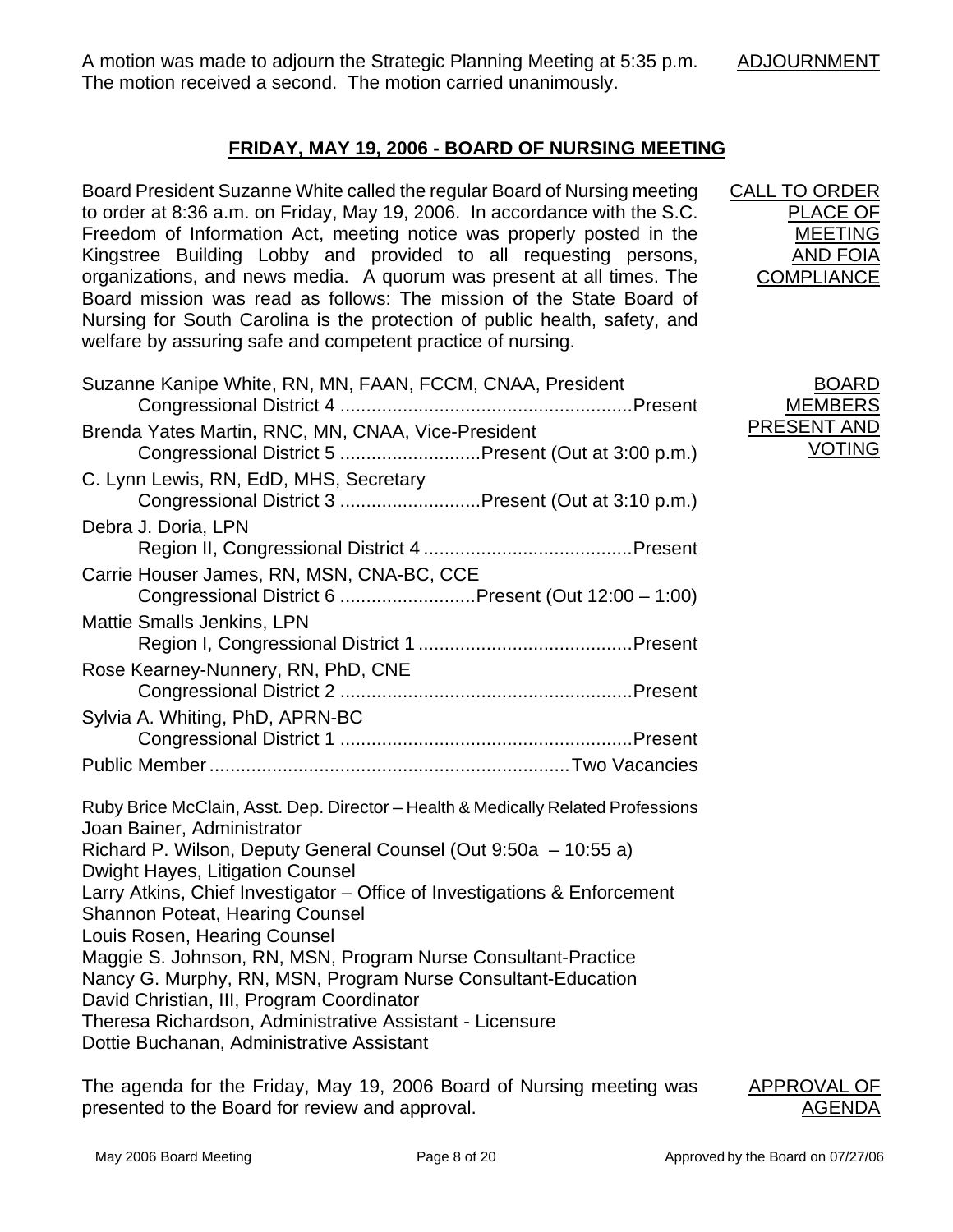A motion was made to approve the agenda for the Friday, May 19, 2006 Board of Nursing meeting as presented. The motion received a second. The motion carried unanimously.

The following items were adopted on the consent agenda:

- Unlicensed Practice Not Appearing
- NCSBN NCLEX Fact Sheets / NCLEX Summary Statistics
- Response to Citation for 2005 NCLEX Passing Rate Deficiency (not appearing)
	- a. Florence- Darlington Technical College ADN Program
	- b. Horry-Georgetown Technical College ADN Program
	- c. Piedmont Technical College PN Program
	- d. USC Upstate BSN Program
	- e. Applied Technology Education Campus PN Program
	- f. Aiken Technical College PN Program
- Florence Darlington Technical College -Withdrawing Intent to Offer PN Program Fall 2007 on both Florence and Hartsville Campuses
- Piedmont Technical College Letter of Intent to Offer Seamless Associate Degree in Nursing Program with a Practical Nurse Exit Option
- Recommended Policy –Demonstration of Competency Refresher Course
- Compliance Statistics
- Information: Licensure Statistics

A motion was made to adopt the Consent Agenda with the removal of the following items: Advanced Practice Committee Meeting Minutes as well as the Nursing Practice and Standards Committee Minutes. The motion received a second. The motion carried unanimously.

| The February 13, 2006 Conference Call Board Meeting minutes and the      | APPROVAL OF    |
|--------------------------------------------------------------------------|----------------|
| March 30, 2006 regular Board Meeting minutes were presented to the Board | <b>MINUTES</b> |
| for their review and approval.                                           |                |

A motion was made to approve the February 13, 2006 Conference Call Board Meeting minutes with one correction. The motion received a second. The motion carried unanimously.

A motion was made to approve the March 30, 2006 Board Meeting minutes with corrections. The motion received a second. The motion carried unanimously. MOTION

The Board reviewed minutes from the April 25, 2006 Investigative Review Committee (IRC) meeting. IRC MINUTES

A motion was made to approve the Complaint Dismissals included in the April 25, 2006 Investigative Review Committee (IRC) meeting. The motion received a second. The motion carried unanimously. MOTION

APPROVAL OF CONSENT AGENDA

MOTION

MOTION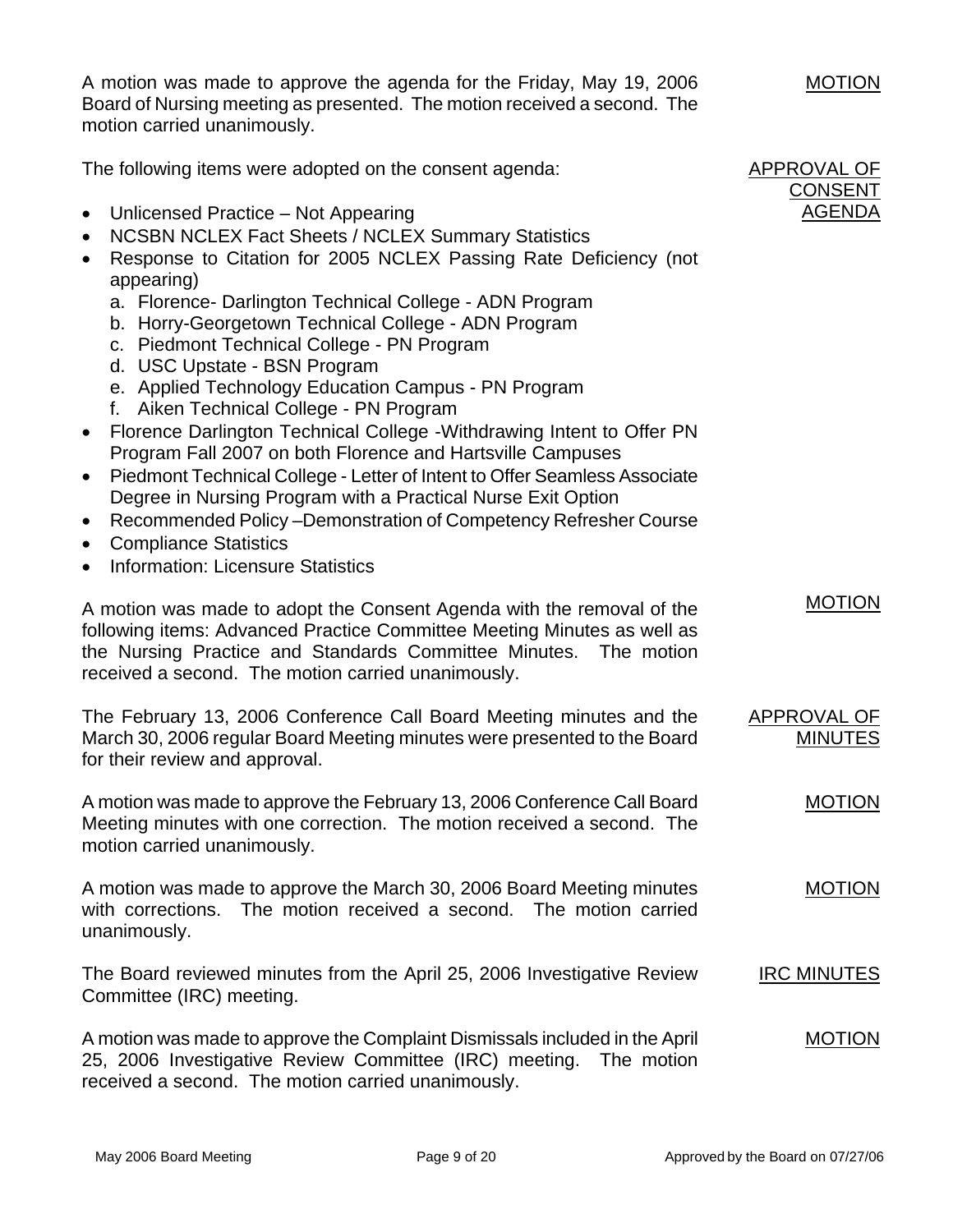| A motion was made to approve the Formal Complaints included in the April<br>25, 2006 Investigative Review Committee (IRC) meeting. The motion<br>received a second. The motion carried unanimously.                                                                                                                                                                                                                                                                                                                                                                                                        | <b>MOTION</b>                         |
|------------------------------------------------------------------------------------------------------------------------------------------------------------------------------------------------------------------------------------------------------------------------------------------------------------------------------------------------------------------------------------------------------------------------------------------------------------------------------------------------------------------------------------------------------------------------------------------------------------|---------------------------------------|
| The Board reviewed cases and recommendations from the Hearing Panel.                                                                                                                                                                                                                                                                                                                                                                                                                                                                                                                                       | <b>FINAL ORDER</b><br><b>HEARINGS</b> |
| Respondent was properly notified and appeared before the Board without<br>counsel. In a Memorandum of Agreement, Respondent admitted to<br>allegations in violation of the law and agreed to participate in a Final Order<br>Hearing where the Board would determine the appropriate sanction.                                                                                                                                                                                                                                                                                                             |                                       |
| A motion was made to go into executive session for the purpose of receiving<br>The motion received a second. The motion carried<br>legal counsel.<br>unanimously.                                                                                                                                                                                                                                                                                                                                                                                                                                          | <b>MOTION</b>                         |
| A motion was made to return to disciplinary hearing session. The motion<br>received a second. The motion carried unanimously.                                                                                                                                                                                                                                                                                                                                                                                                                                                                              | <b>MOTION</b>                         |
| A motion was made to reinstate Respondent's license with five years<br>probation under the Recovering Professionals Program, quarterly employer<br>reports, on site/on shift registered nurse supervision, no home health and no<br>agency work. The motion received a second. The motion carried<br>unanimously.                                                                                                                                                                                                                                                                                          | <b>MOTION</b>                         |
| Respondent was properly notified and appeared before the Board without<br>In a Memorandum of Agreement, Respondent admitted to<br>counsel.<br>allegations in violation of the law and agreed to participate in a Final Order<br>Hearing where the Board would determine the appropriate sanction.                                                                                                                                                                                                                                                                                                          |                                       |
| A motion was made to go into executive session for the purpose of receiving<br>legal counsel.<br>The motion received a second. The motion carried<br>unanimously.                                                                                                                                                                                                                                                                                                                                                                                                                                          | <b>MOTION</b>                         |
| A motion was made to return to disciplinary hearing session The motion<br>received a second. The motion carried unanimously.                                                                                                                                                                                                                                                                                                                                                                                                                                                                               | <b>MOTION</b>                         |
| A motion was made to lift the Order to Suspend Eligibility, issue a temporary<br>license for the purpose of completing the clinical portion of the refresher<br>course, impose a narcotics restriction during refresher course, upon<br>successful completion of the refresher course Respondent's license will be<br>placed on five years probation under the South Carolina Recovering<br>Professionals Program (RPP), quarterly employer reports, on site/on shift<br>registered nurse supervision, no home health and no agency work. The<br>motion received a second. The motion carried unanimously. | <b>MOTION</b>                         |
| Although properly notified and with proper service upon the Board of Nursing                                                                                                                                                                                                                                                                                                                                                                                                                                                                                                                               |                                       |

President, Respondent did not appear before the Board. In their Findings of Fact and Conclusions of Law, the Hearing Panel found that Respondent was in violation of Section 40-33-110(A)(4)(1976) as amended. The Hearing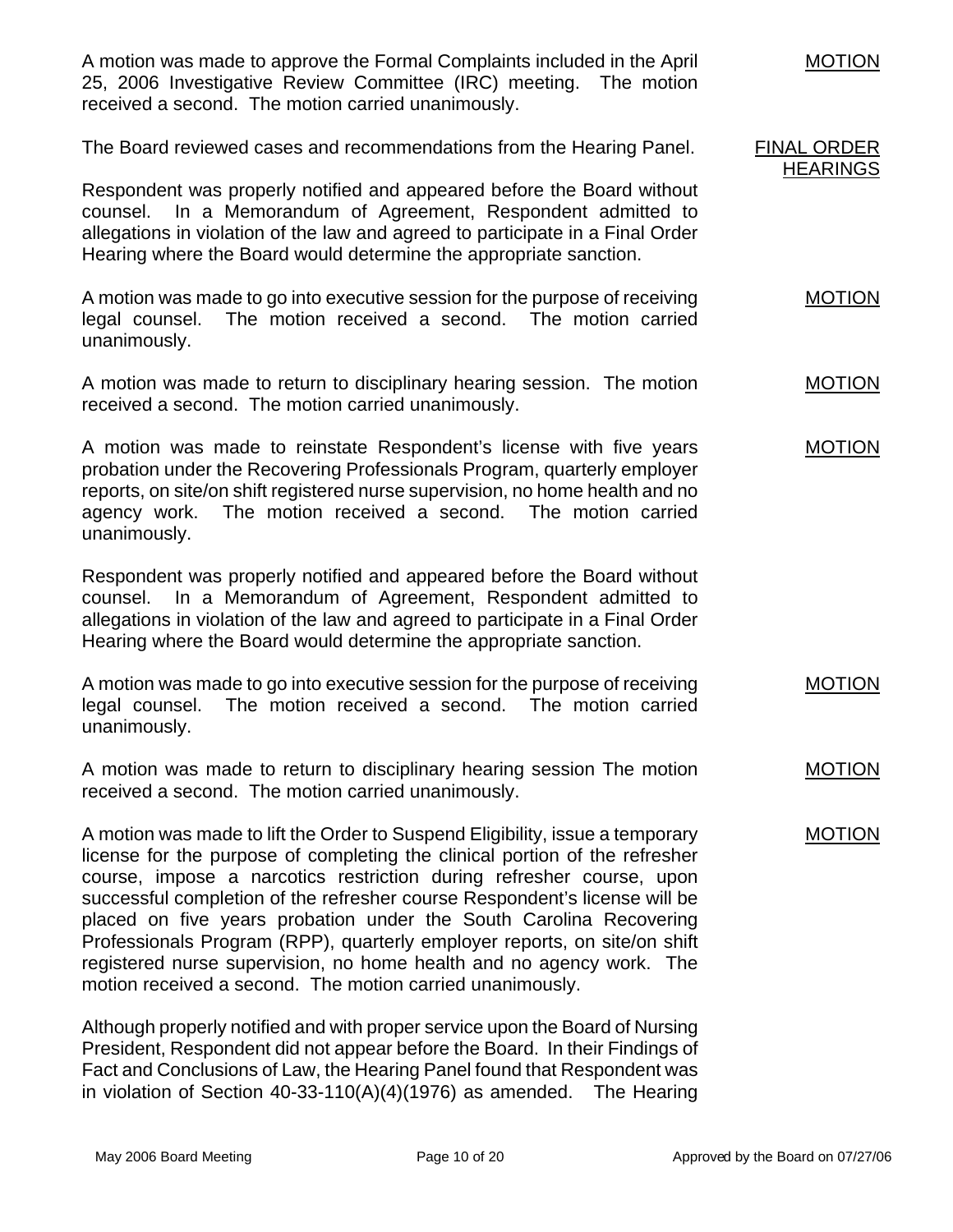Panel recommended that Respondent's license be revoked.

A motion was made to accept the Hearing Panel's Findings of Fact and Conclusions of Law and recommendation that Respondent's license be revoked. The motion received a second. The motion carried unanimously.

Although properly notified and with proper service upon the Board of Nursing President, Respondent did not appear before the Board. In their Findings of Fact and Conclusions of Law, the Hearing Panel found that Respondent was in violation of Section 40-33-110(A)(7)(1976) as amended. The Hearing Panel recommended that Respondent's license be indefinitely suspended; that prior to reinstatement, Respondent shall be required to undergo an evaluation arranged through the South Carolina Recovering Professionals Program (RPP), RPP will make a recommendation to the Board regarding return to work; upon reinstatement Respondent shall be required to fully comply with the requirements of the Board's January 25, 2004 Final Order.

A motion was made to accept the Hearing Panel's Findings of Fact and Conclusions of Law and recommendation that Respondent's license be indefinitely suspended; that prior to reinstatement, Respondent shall be required to undergo an evaluation arranged through the South Carolina Recovering Professionals Program (RPP), RPP will make a recommendation to the Board regarding return to work; upon reinstatement Respondent shall be required to fully comply with the requirements of the Board's January 25, 2004 Final Order and add that Respondent make an appearance before the Board prior to reinstatement of license. The motion received a second. The motion carried unanimously.

Although properly notified and with proper service upon the Board of Nursing President, Respondent did not appear before the Board. In their Findings of Fact and Conclusions of Law, the Hearing Panel found that Respondent was in violation of Section 40-33-110(A)(19)(1976) as amended. The Hearing Panel recommended that the Board's database be noted to indicate that Respondent will not be licensed or admitted to practice in South Carolina until Respondent makes an appearance before the Board and the Board grants approval of licensure or admission.

A motion was made to accept the Hearing Panel's Findings of Fact and Conclusions of Law and deny eligibility for nurse licensure in South Carolina and deny privilege to practice in South Carolina. The motion received a second. The motion carried unanimously.

Respondent signed a Memorandum of Agreement stipulating to certain facts and admitting to violation of the Nurse Practice Act. Respondent appeared before the Board without counsel to request reinstatement of license.

A motion was made to go into executive session for the purpose of receiving legal counsel. The motion received a second. The motion carried MOTION

## MOTION

## MOTION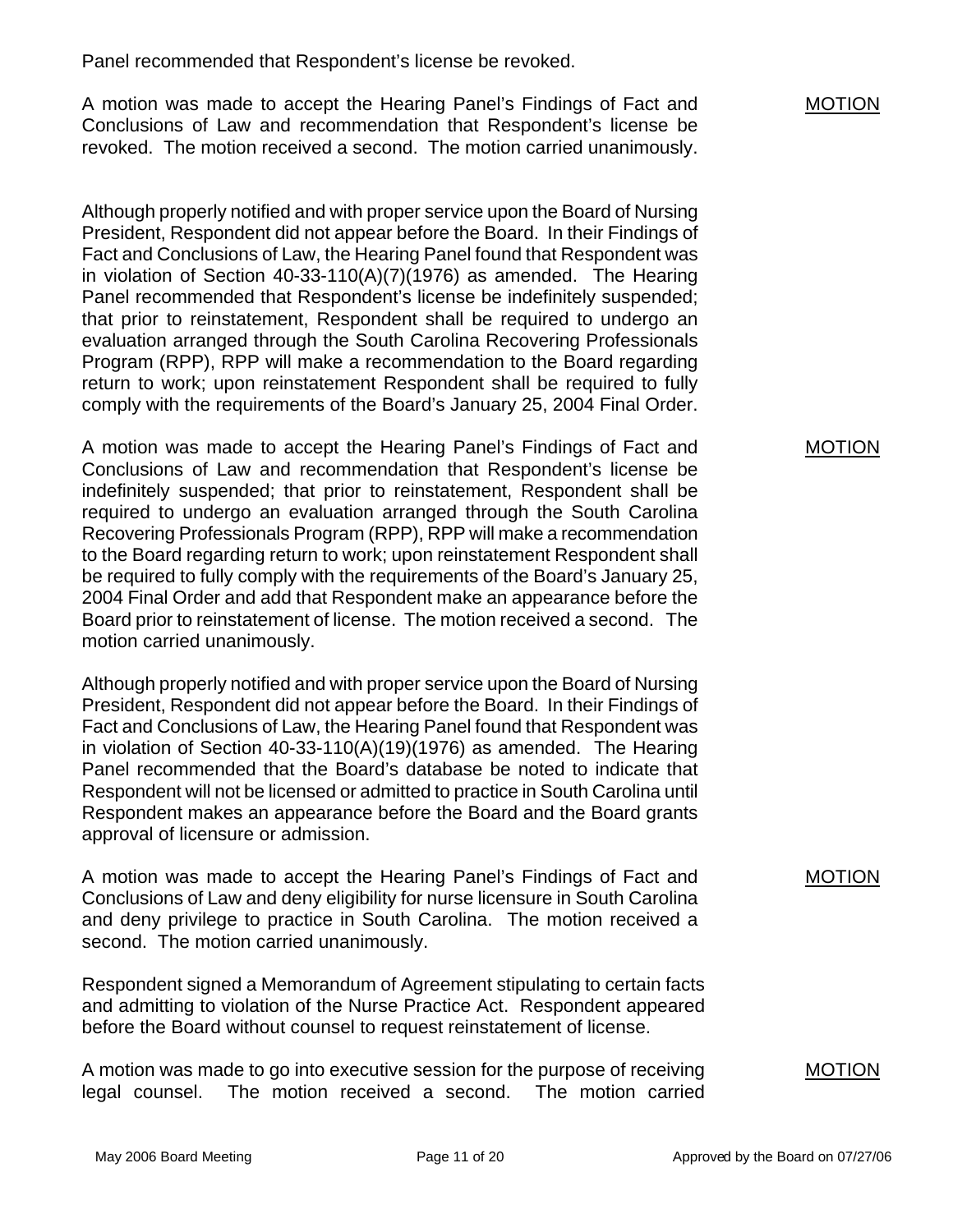unanimously.

A motion was made to return to disciplinary hearing session The motion received a second. The motion carried unanimously.

A motion was made to deny the request for reinstatement of Respondent's license at this time. The motion received a second. The motion carried unanimously. MOTION

Respondent appeared with employer before the Board to request a variance in the on site/on shift registered nurse supervision, no home health and no agency work portion of the proposed Consent Agreement.

A motion was made to allow Respondent to practice limited to current employer/patient and current work with infusion; require registered nurse checks every two weeks rather than once a month, quarterly employer reports, attendance at a Board approved Legal Aspects Workshop and medication course. The motion received a second. The motion carried unanimously. MOTION

Respondent appeared before the Board regarding working after a temporary license, which had expired. Board policy requires a Board appearance and civil penalty.

A motion was made to accept the Consent Agreement, which includes a public reprimand and civil penalty of \$750. The motion received a second. The motion carried unanimously.

Ms. Martin recused herself due to her employment with the South Carolina Department of Health and Environmental Control.

Angela H. Olawsky, Associate State Director of Public Health Nursing; Cheryl Bullard, Legal Counsel; and Vicki L. Green, FNP all of the South Carolina Department of Health and Environmental Control (DHEC) appeared before the Board of Nursing regarding their request from Ann W. Lee, DHEC State Director of Public Health Nursing for exemption from the 45 mile limit for nurse practitioners from their precepting physician. Due to reductions in federal, state, earned funding, DHEC's nursing workforce has been reduced. Because of these changes, DHEC needs to utilize their nurses and nurse practitioners throughout their county as well as in other health departments within their regions to provide mandated health services. They went from approximately 135 nurses to 105 nurses to serve the six counties in Ms. Green's region.

DHEC has eight public health districts encompassing the 46 counties of our state. There is at least one medical consultant within each public health districts with some public health districts having more than one physician on staff. A number of physicians at the state level are available to provide expert consultation and assistance. Although DHEC's Office of Public Health MOTION

MOTION

DHEC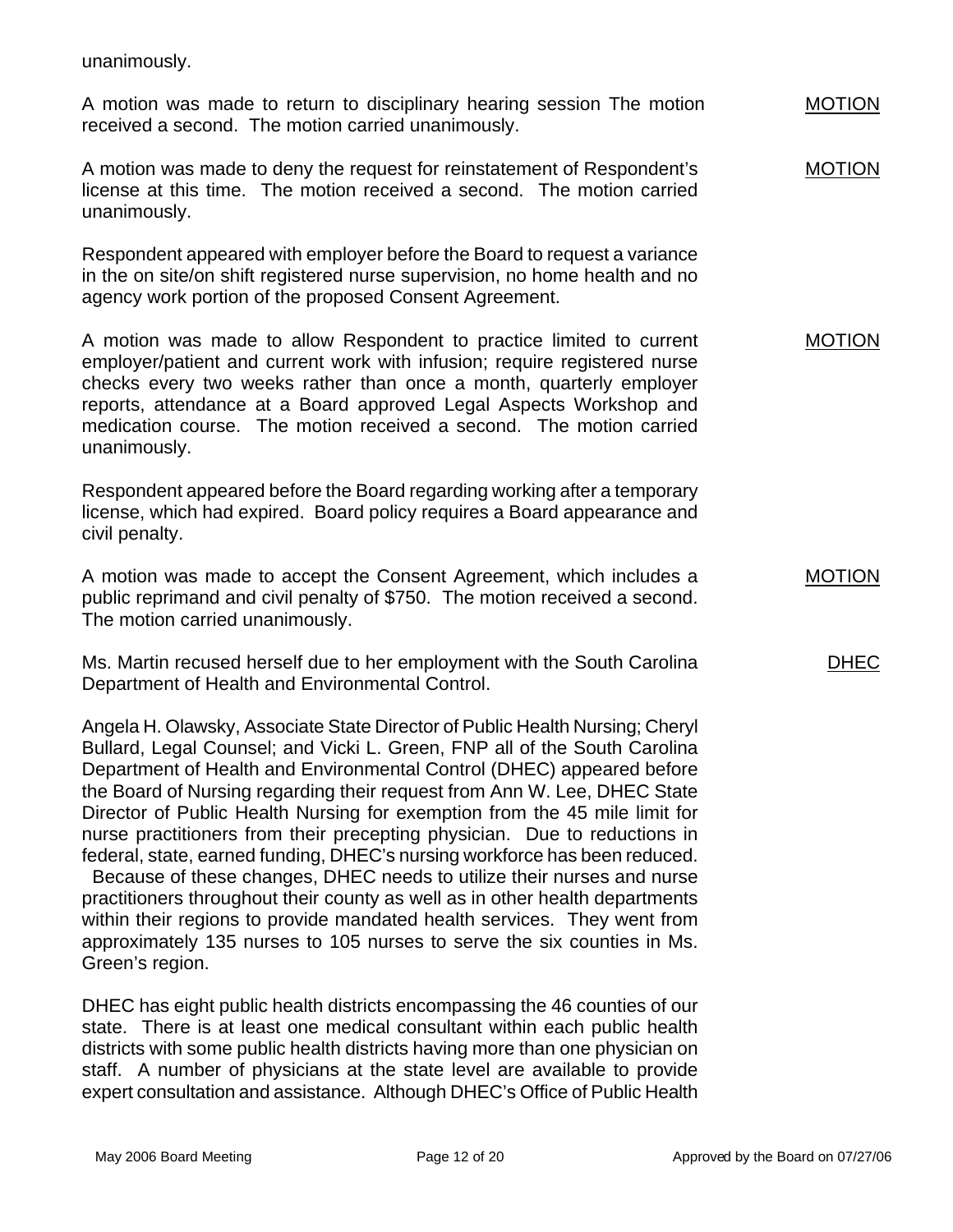Nursing requires each advanced practice registered nurse (APRN) to have a primary and secondary physician who may be employed by the agency or in the private sector. DHEC has spoken with physicians in the rural areas but those physicians are already precepting the maximum number of APRNs allowed by statute. DHEC can no longer assure that the site in which the APRN is required to practice will be within 45 miles of their physician preceptor at all times. Physicians are readily available and could be contacted by telephonic or other electronic means to provide consultation.

DHEC is requesting that their APRNs be allowed to practice more than 45 miles from their preceptor. The request would also need to be reviewed by the South Carolina Board of Medical Examiners. The Board asked what additional distance was needed. Although specifics were not available, they believe that in most situations that the APRN and physician would not be more than 50-60 miles apart.

A motion was to defer action pending receipt of more information on the South Carolina Department of Health and Environmental Control (DHEC) request to allow their APRNs to practice more than 45 miles from their preceptor. The motion received a second. The motion carried unanimously.

DHEC representatives will gather information on the numbers of APRNs and preceptors in each region as well as the distance needed for an extension.

A proposed advisory opinion for the school nurse setting was presented to the Board for review and approval. The question for this advisory opinion is: "Is it within the role and scope of a registered nurse (RN) or licensed practical nurse (LPN) practicing in a school setting to select, train, determine the competency of and evaluate unlicensed school personnel for assisting students with medications taken on a routine schedule?"

This proposed advisory opinion would allow, in schools where there is a registered nurse (RN) or licensed practical nurse (LPN) on staff full-time, for the nurse to provide health services for students, the RN assigned to the school or the RN supervising the clinical practice of the LPN assigned to the school in collaboration with the LPN may select, train, determine the competency of, and evaluate unlicensed school personnel for assisting students with medications in situations where the RN or LPN on staff at the school is absent or not available. This would not include injections, insulin or similar medications. The RN must provide the initial training and competency determination of unlicensed school employees. The RN may delegate training updates that do not include procedural changes and periodic reevaluation of an unlicensed school employee's competency to a LPN if the RN has determined and documented that the LPN is competent to perform the tasks. The RN should develop a checklist for the LPN to use during training updates and the re-evaluation process. Training updates that include procedural changes shall be treated as an initial training, and therefore, must be first provided by the RN.

**SCHOOL NURSE** ADVISORY

OPINION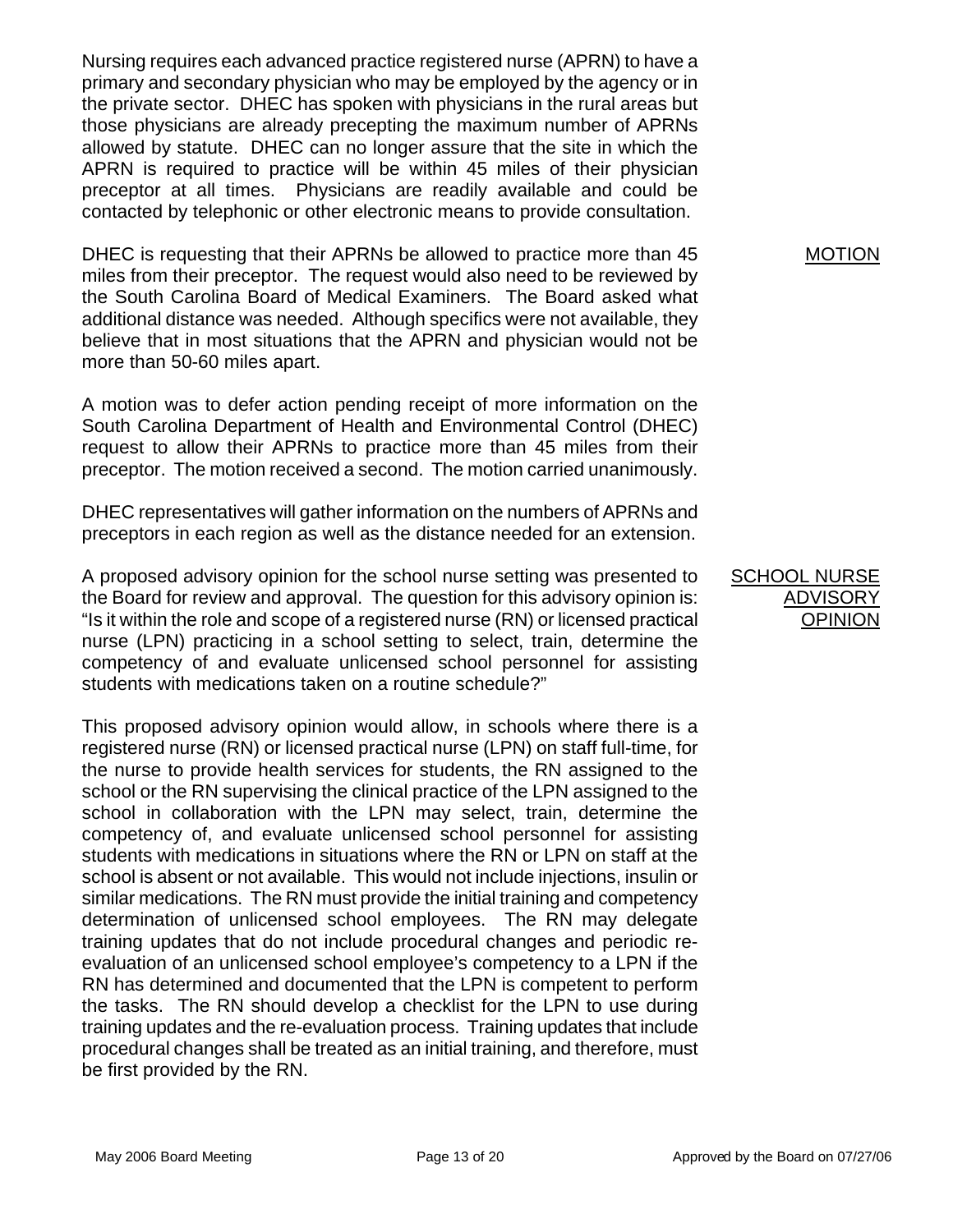A motion was made to approve the draft advisory opinion with the question: "Is it within the role and scope of a registered nurse (RN) or licensed practical nurse (LPN) practicing in a school setting to select, train, determine the competency of and evaluate unlicensed school personnel for assisting students with medications taken on a routine schedule?" The motion received a second. The motion carried unanimously.

The Board reviewed a letter from their Advanced Practice Committee regarding National Council of State Boards of Nursing (NCSBN) Vision Paper: The Future Regulation of Advanced Practice Nursing. The Advanced Practice Committee reviewed this paper at their May meeting. Dr. Whiting represented the Board at the meeting. In their letter, the Advanced Practice Committee states that while they applaud the effort to have this issue brought forward and that parts could strengthen advanced practice nursing, they do not support the vision paper at this time.

The National Council of State Boards of Nursing (NCSBN) Vision Paper: The Future Regulation of Advanced Practice Nursing has brought much discussion across the nation. Dr. Kearney-Nunnery explained that no decision on this paper would be made at the NCSBN Annual Meeting and Delegate Assembly in August 2006. This vision paper has been a good way to open discussion. NCSBN will work with stakeholders toward a position statement.

The Board reviewed the April 26, 2006 Nursing Practice and Standards Committee (NPSC) meeting minutes. At that meeting, the NPSC reviewed several existing advisory opinions and drafted a new advisory opinion.

## Advisory Opinion #5 – RN – Epidural, Intrathecal & Peripheral Nerve Therapy

A request was received from the S.C. Society of Anesthesiologists (SCSA), to review the wording in Advisory Opinion #5. This opinion relates to registered nurses administering epidural, intrathecal and peripheral nerve therapy. The opinion requires that a physician, an anesthesiologist or Certified Registered Nurse Anesthetist (CRNA) be immediately available on site.

Representatives from SCSA, Newberry Hospital, and the CRNA member of the Board's Advanced Practice Committee were present for the discussion. Newberry Hospital policy requires that the anesthesia provider be readily available, which under their policy means within 15 minutes. The SCSA was asking that the advisory opinion be revised to say "readily available" instead of "immediately available on site" as currently stated in the opinion. The NPSC reviewed standards from various organizations. Newberry Hospital representatives spoke about the lack of anesthesia staff and how difficult it was for the anesthesiologist to be on site for these procedures. The SCSA representative explained about the difficulties of staff in rural areas. Discussion also included how the emergency room physician would assist if a patient with an epidural had difficulties. After much discussion the NPSC

MOTION

APC VISION PAPER AND MINUTES

#### NPSC MINUTES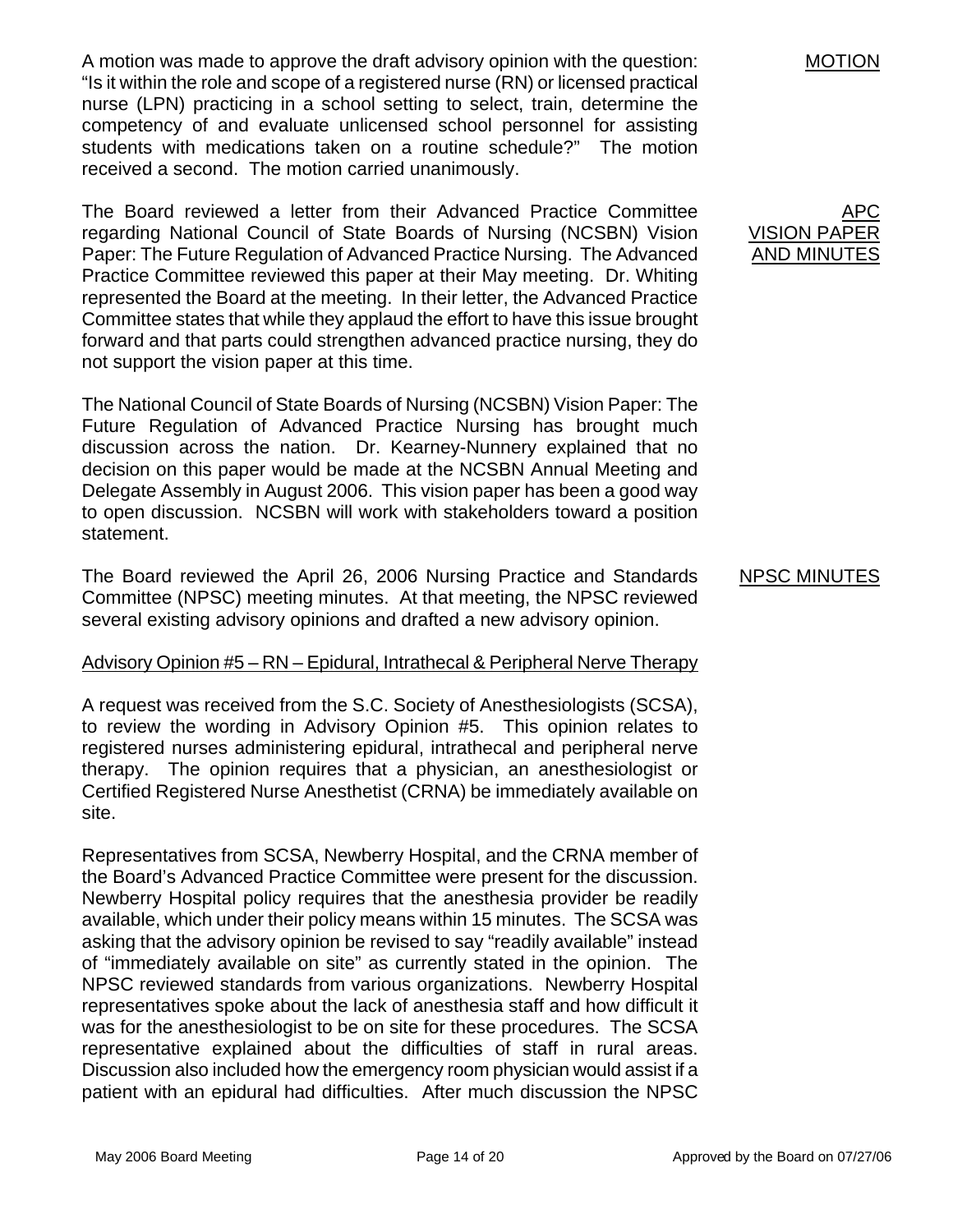voted to recommend not changing Advisory Opinion #5 and cited numerous nationally published documents indicating the need for the anesthesiologist/qualified anesthesia provider to be present with the epidural analgesia/anesthesia.

## Draft Advisory Opinion #49 – Supervision of EMTS and Paramedics

At their February meeting, NPSC began a discussion about nurses supervising emergency medical technicians (EMT) or paramedics in the emergency department. The proposed advisory states that the South Carolina Department of Health and Environmental Control (DHEC) authorizes EMTs and paramedics to perform certain procedures and acts while employed by a licensed emergency medical services provider and under the guidance of an approved medical control physician. The EMT or paramedic certification does not apply within a medical facility or agency. The advisory opinion further states that EMTs and paramedics should not wear designation of their EMTs and paramedics certification while working in a medical facility or agency. While working in the medical facility or agency, the EMTs and paramedics should follow the guidelines of unlicensed assistive personnel related to nursing supervision and oversight. Tasks that may be delegated to unlicensed assistive personnel are listed in the Nurse Practice Act.

A motion was made to approve proposed Advisory Opinion #49 regarding the supervision of EMTs and paramedics by nurses in a medical facility or agency with the deletion of the list of tasks that may be delegated as they are listed in the Nurse Practice Act. The motion received a second. The motion carried unanimously.

# Advisory Opinion #39 – Nurse Performing Certain Cosmetic Procedures

This advisory opinion relates to nurses performing cosmetic procedures. The current opinion does not allow nurses to give Botox injections. The NPSC reviewed and researched opinions from North Carolina and Nevada as well as other national information. After much discussion, the NPSC voted to recommend revising Advisory Opinion #39 to allow registered nurses to give Botox and collagen injections as long as the supervising physician is immediately available on site and able to respond within five minutes to any question or adverse event. It would also require the physician to perform and document an initial assessment prior to treatment and as needed in the course of therapy. As with the laser removal of hair and spider veins, the registered nurse must have satisfactorily completed a documented special education and training program which includes supervised practice and clinical skill competency.

A motion was made to approve the revision of Advisory Opinion #39 as presented. The motion received a second. The motion carried with one nay vote and one abstention.

# Advisory Opinion #23 - -Endotracheal Intubation

MOTION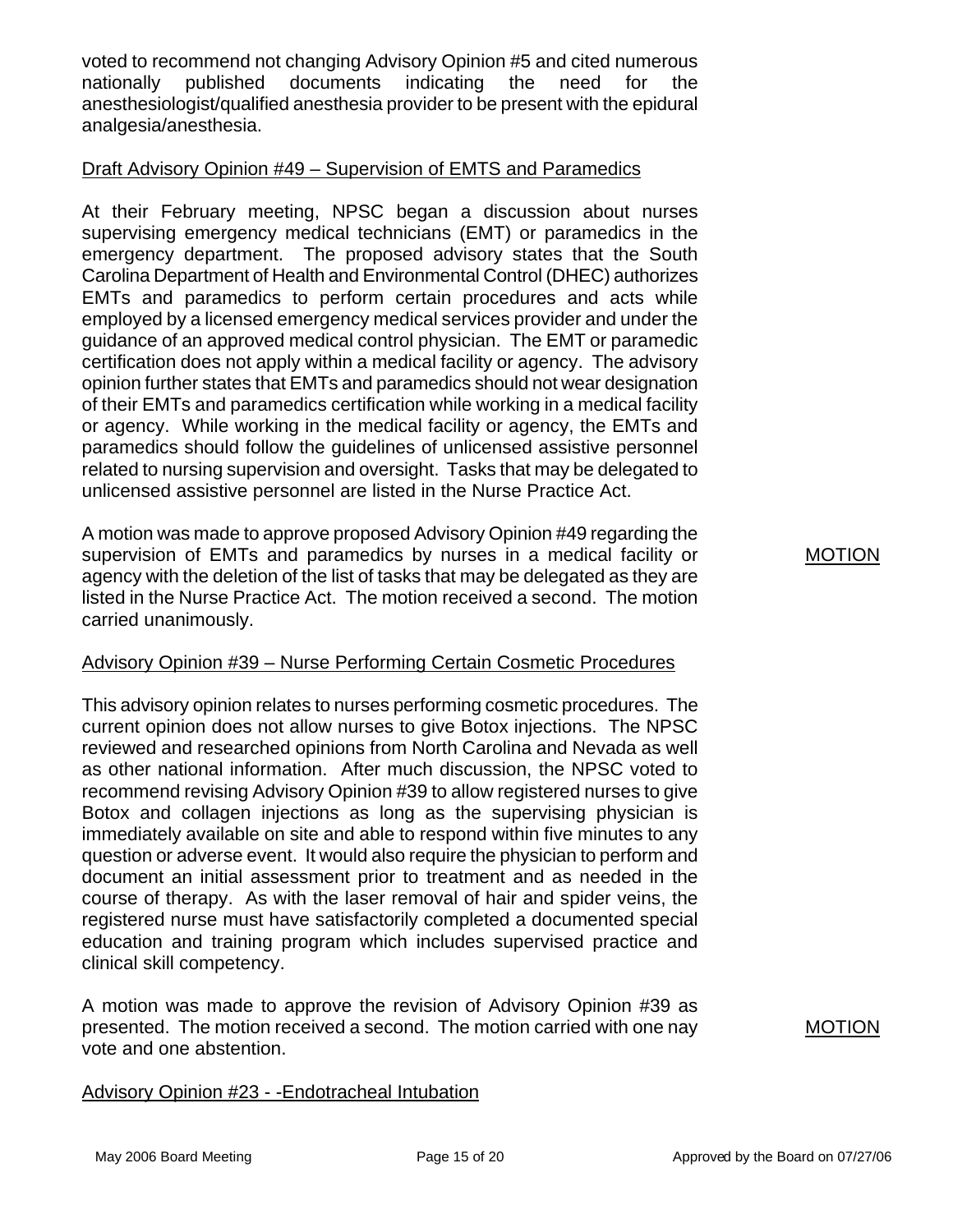The NPSC discussed Advisory Opinion #23 regarding registered nurses performing endotracheal intubation. The laryngeal mask airway has been used in place of the endotracheal tube in short term intubation in the operating room and also in emergency intubations. The NPSC voted to recommend this addition to Advisory Opinion #23 and recommended it also be added to the Respiratory System Chart of Invasive Devices.

A motion was made to approve the revision of Advisory Opinion #23 as presented. The motion received a second. The motion carried unanimously.

A motion was made to accept the April 26, 2006 Nursing Practice and Standards Committee (NPSC) meeting minutes. The motion received a second. The motion carried unanimously.

A motion was made to accept the February 3, 2006 Advanced Practice Committee minutes. The motion received a second. The motion carried unanimously.

#### NCSBN Annual Meeting / Delegate Assembly, August 1-4, 2006, Salt Lake City, UT ADMINISTRATOR REPORT

The National Council of State Boards of Nursing (NCSBN) will hold their Annual Meeting/ Delegate Assembly on August 1-4, 2006 in Utah. Ms. Martin and Ms. Bainer will attend as delegates for South Carolina. Requests will also be submitted Ms. Doria as an alternate delegate and staff members to attend. Board members will discuss items on the NCSBN Annual Meeting and Delegate Assembly agenda at the July meeting so that delegates can represent the Board and its views as well as ask questions.

## Approval of 2007 Board Meeting Dates

Dates for 2007 regular Board of Nursing meetings were presented for review and approval of the Board. The Board asked that staff research as to whether the May 24-25, 2007 meeting could be moved to May 17-18, 2007 due to Memorial Day weekend and to research holding the annual strategic planning retreat in April 2007.

A motion was made to approve the 2007 regular Board of Nursing meetings. The motion received a second. The motion carried unanimously.

# Compact Update

Ms. Bainer reported that staff is still meeting regularly and will be reviewing the implementation plan to assure that everything has been completed.

# Renewal Update And Audits

Ms. Bainer reported that 46,942 nurses utilized the online renewal system. Only 1,258 nurses chose to renew using paper applications. A total of 48, 200 nurses renewed this year. Staff placed 3,451 nurses on an "Inactivated Compact" status and 7,059 licenses lapsed. The 7,059 lapsed licenses do not include nurses with addresses in other Compact states. South Carolina MOTION

MOTION

MOTION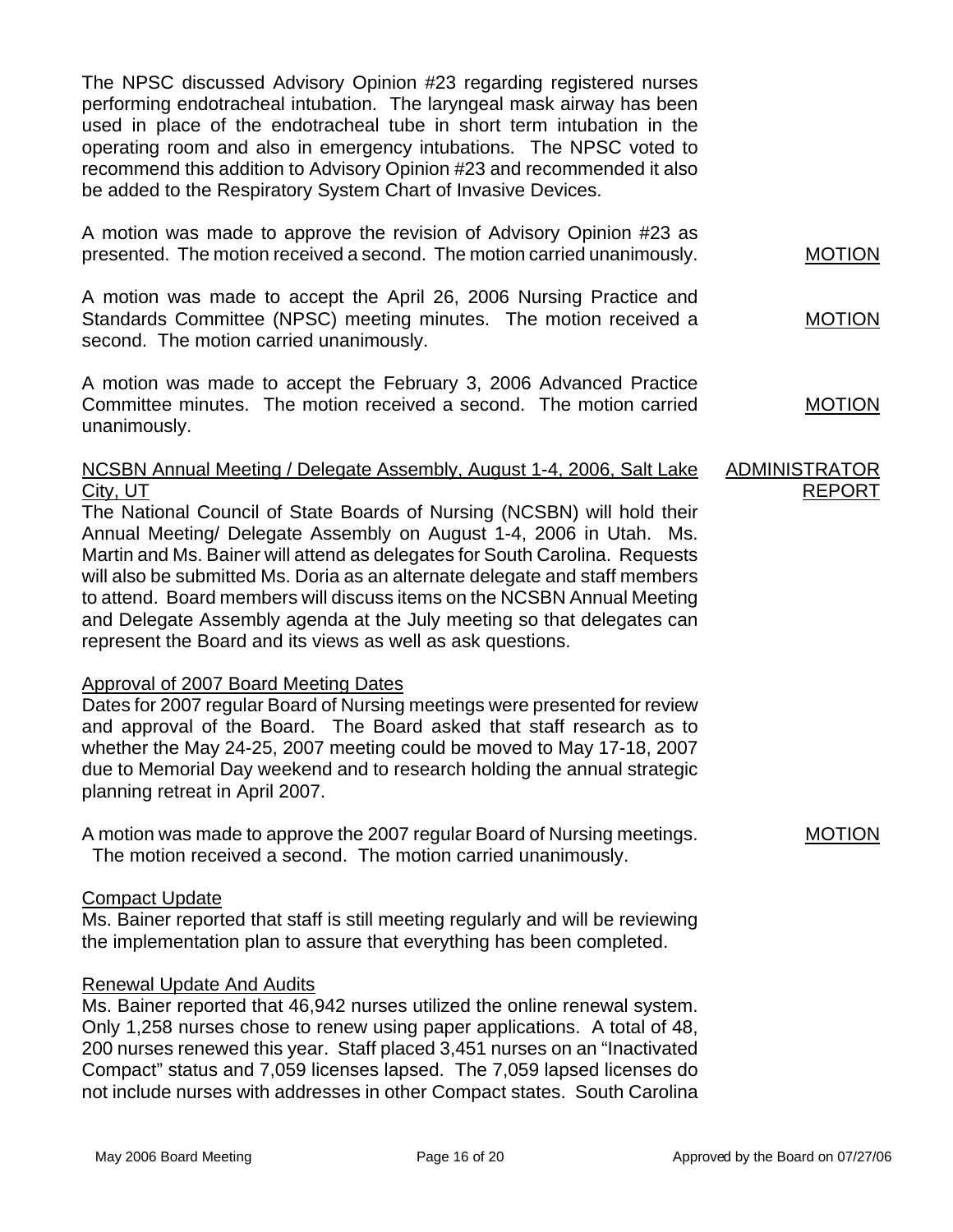currently has 59, 010 nurses licensed in and out of our state.

The Board discussed audits, which will begin in July 2006. Staff would like to send the audit letters out in several mailings to allow time to complete a set before beginning another group. It is anticipated that the audits will be completed for a report at the March 2007 Board meeting.

A motion was made to audit 10% of each licensure category. The motion was withdrawn. [See President's Report for follow-up vote.]

#### Legislative Update

Ms. Bainer reported that Senate Bill 910 Nurse Practice Act Housekeeping is progressing through the House and will hopefully be sent to the Governor for signature shortly.

## Board Member Web Site

The Board was provided information on a website designed especially for professional and occupational board members.

Marian Larisey, Dean, Derry Patterson Wingo School of Nursing at Charleston Southern University appeared before the Board. Regulation 91- 29 (G)(3)(a) states that "The program's pass rate for first time takers of the National Council Licensure Examination for Registered Nurses (NCLEX-RN), will be maintained annually at no greater than 5 percent below the national pass rate." Charleston Southern University Baccalaureate Degree Nursing Program was cited for four National Council Licensure Examination for Registered Nurses (NCLEX-RN) rate deficiencies in the previous five-year period (2001-2005). Per Board policy, Dr. Larisey appeared to discuss school plans for correcting deficiencies. Dr. Larisey explained that while their pass rate for 2005 did not meet the school's final outcome expectation, the pass rate was a substantial improvement over the previous year (47.37% to 81.25%). Changes were made in the admission policy, assessment testing, general curriculum, and faculty development. Dr. Larisey explained that the faculty has confidence in the plan and that the maximum results of the plan will be shown over the next few years.

Ms. Murphy reported that the site survey team appointed by the Board's Advisory Committee on Nursing (ACON) completed their survey for the proposed Williamsburg Technical College practical nursing program on March 10, 2006. The site survey team deferred their recommendation to ACON pending receipt of a report along with supporting documentation addressing and demonstrating evidence of compliance with each item in the report marked as needing improvement. At its April 18, 2006 meeting, ACON voted to recommend that the Board grant initial program approval. ACON also requested that clarification and revision of materials discussed at their meeting be provided to the Board at its May meeting.

The Board reviewed the copy of the survey report. Nursing Department Head Sheila Forester, Dean of Instruction Clifton Elliott, and President Cleve

MOTION

#### CHARLESTON **SOUTHERN UNIVERSITY**

## WILLIAMSBURG **TECHNICAL** COLLEGE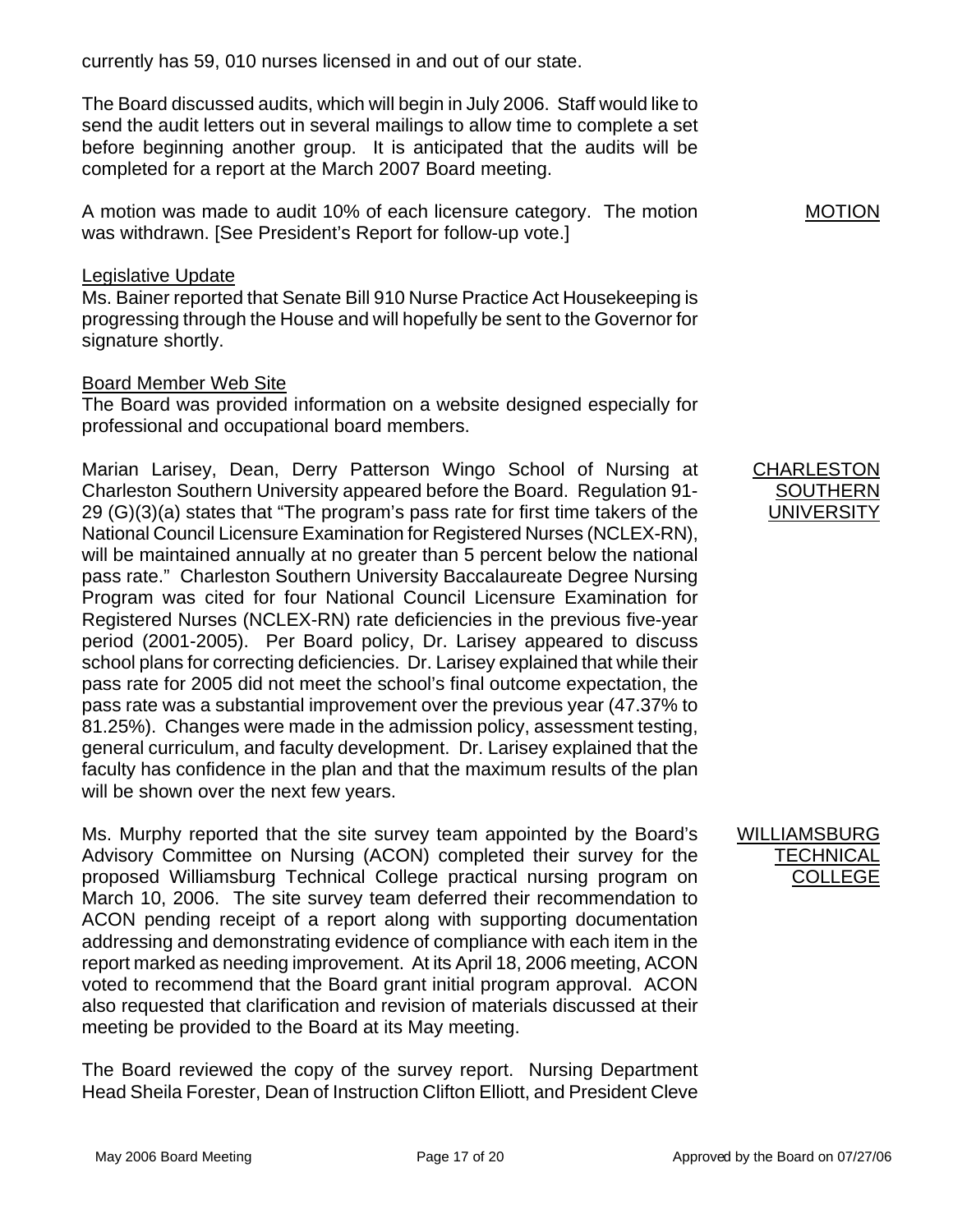Cox of Williamsburg Technical College appeared before the Board to respond to questions regarding their proposed program and the site survey findings. Discussion included but was not limited to curriculum/teaching meetings, the department head position description, changes on the admission brochure, and documented philosophy of nursing and practical nursing. The Board recognized that Math 101 is a lower course and that this may need to be reviewed and a different level selected. Williamsburg Technical College hopes to have its laboratory set up by August 4, 2006. They have hired new faculty. The Board recommended that new faculty members with limited teaching experience have a mentor assigned to them.

A motion was made to grant initial program approval for the Williamsburg Technical College Practical Nursing Program as recommended by the Advisory Committee on Nursing (ACON) with the recommendation that the school carefully review the faculty load and the mathematical requirements. The motion received a second. The motion carried unanimously.

## STRATEGIC PLANNING MEETING

Ms. White thanked Board Members and LLR staff who participated in the May 18, 2006 Strategic Planning Meeting for their hard work. Ms. White would like for planning to begin for training for the Investigative and Disciplinary Review Committees.

## AUDITS – RENEWAL

The Board reviewed the March 2003 minutes regarding audits, which recorded a vote for a 5% audit. These minutes only addressed the advanced practice registered nurses (APRN). Auditing of APRNs is an ongoing process. APRNs are audited not only on their continued competency and APRN specific competency but also on their guidelines/protocols. A process including the letters and checklist is already in place for APRN audits.

A motion was made to audit 5% of the advanced practice registered nurses, 5% of the registered nurses, and 5% licensed practical nurses beginning in July 2006. The motion received a second. The motion carried unanimously.

A motion was made for staff to report on the audits at the March 2007 Board Meeting. The motion received a second. The motion carried unanimously.

Ms. Murphy reported that this fall site surveys need to be completed for three new programs and for four full program approvals. The Board was asked to clarify/confirm the length of approval for Bob Jones University. The Board stated that Bob Jones University was approved for five years due to a lack of national accreditation. Both South Carolina State University and Francis Marion University have been granted initial approval status from the Board of Nursing. South Carolina State University has received approval through 2009 from Commission on Collegiate Nursing Education (CCNE). Francis Marion University has received it report from National League for Nursing Accrediting Commission (NLNAC) recommending initial accreditation for five years. Staff requested clarification regarding full approval status procedures. MOTION

#### PRESIDENT REPORT

MOTION

#### MOTION

NURSING EDUCATION PROGRAM SURVEYS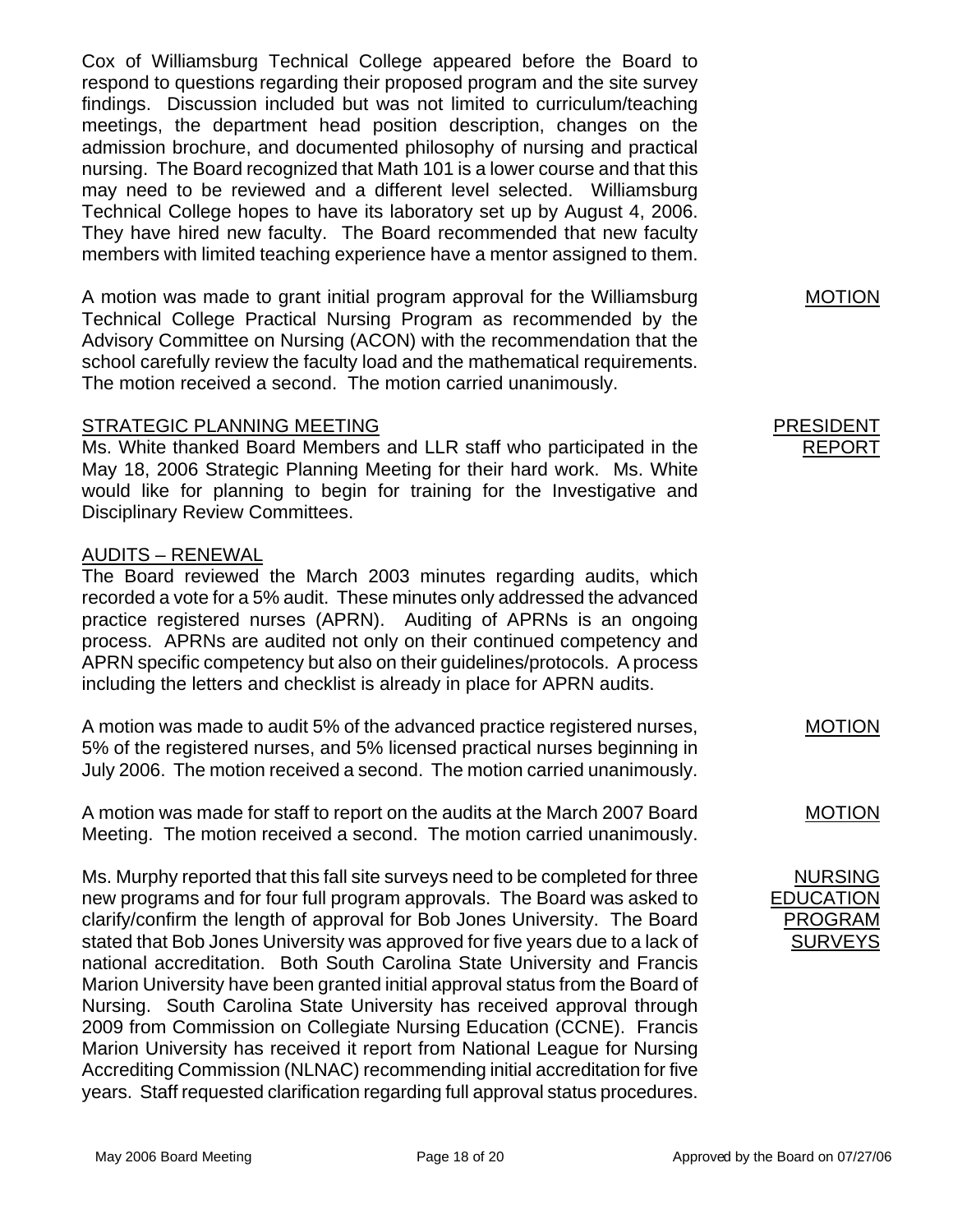The Board discussed having the Advisory Committee on Nursing review the site survey visit process and criteria for different levels and where the program is in the approval process

A motion was made to refer this issue to the Advisory Committee on Nursing (ACON) for their recommendations for a streamlined process for initial and full program approval with consideration given to accreditation status, safety factors and current regulations. The motion received a second. The motion carried unanimously.

Staff asked the Board for clarification of what is an acceptable course of study in a related field for continued competency under "Completion of an Academic Program of Study." Staff recommended that the Board consider this suggested revision: "The State Board of Nursing for South Carolina will accept completion of an academic program of study awarding an advanced degree in nursing (a level above basic nursing educational preparation for licensure) or completion of an academic program of study awarding a degree in the following related fields: Health Care Management, Health Care Administration, Public Health, Gerontology, Informatics, Health Education and Adult Education. Degrees awarded in elementary or secondary education will not be accepted to meet this requirement."

A motion was made to recognize academic programs of study in health care management, health care administration, public health, gerontology, informatics, health education and genetics as related fields under the completion of academic program of study in nursing or a related field recognized by the Board. The motion received a second. The motion carried unanimously.

Board staff has been receiving inquiries from new licensees regarding the requirements for competency during the first licensure period. Staff recommended that the Board give consideration to the following: Licensees can apply the competency requirement throughout for the first licensure period of a South Carolina license issued by examination, endorsement, reinstatement, reactivation or refresher course. If an individual does not renew the license in this first licensure period, the exemption for the competency requirement expires and must be met before the license can be reinstated. The Board asked for statistics as to which competency options nurses are using to renew their licenses. The Board will consider this request after receipt of that information and prior to the next renewal period.

The Board was provided with the April 6, 2006 Disciplinary Review Committee (DRC) Minutes for their review and approval.

A motion was made to approve the April 6, 2006 Disciplinary Review Committee (DRC) minutes. The motion received a second. The motion carried unanimously.

The next regular meeting of the S.C. Board of Nursing is scheduled for July NEXT MEETING

MOTION

**CONTINUED COMPETNCY** REQUIREMENT **CRITERIA** 

MOTION

DRC MINUTES